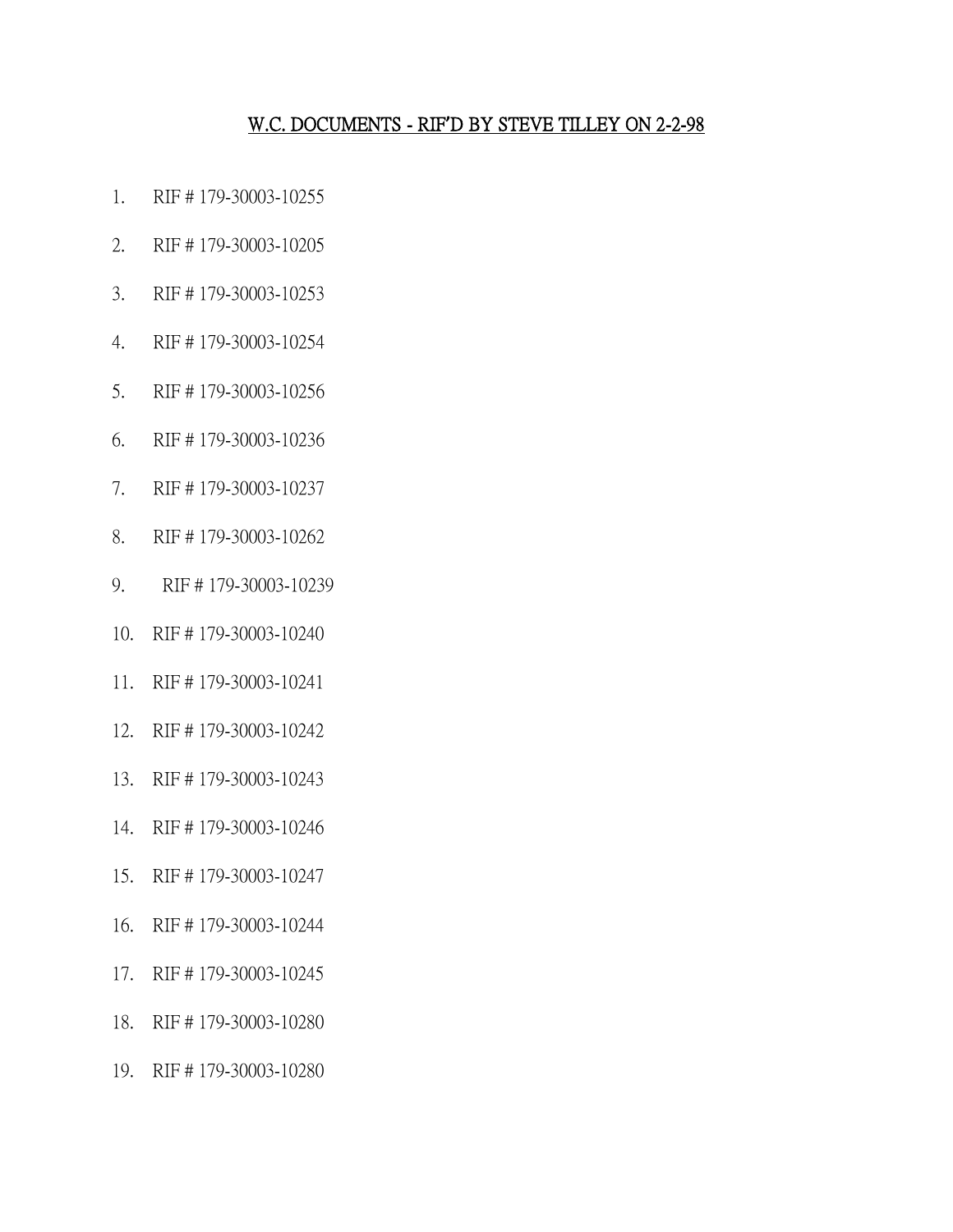- 20. RIF # 179-30003-10251
- 21. RIF # 179-30003-10252
- 22. RIF # 179-30003-10249
- 23. RIF # 179-30003-10257
- 24. RIF # 179-30003-10258
- 25. RIF # 179-30003-10260
- 26. RIF # 179-30003-10221
- 27. RIF # 179-30003-10259
- 28. RIF # 179-30003-10218
- 29. RIF # 179-30003-10219
- 30. RIF # 179-40004-10138
- 31. RIF # 179-40004-10235
- 32. RIF # 179-40004-10200
- 33. RIF # 179-40002-10275
- 34. RIF # 179-40010-10266
- 35. RIF # 179-40010-10269
- 36. RIF # 179-40010-10268
- 37. RIF # 179-40010-10263
- 38. RIF # 179-40004-10210
- 39. RIF # 179-40004-10204
- 40. RIF # 179-40004-10102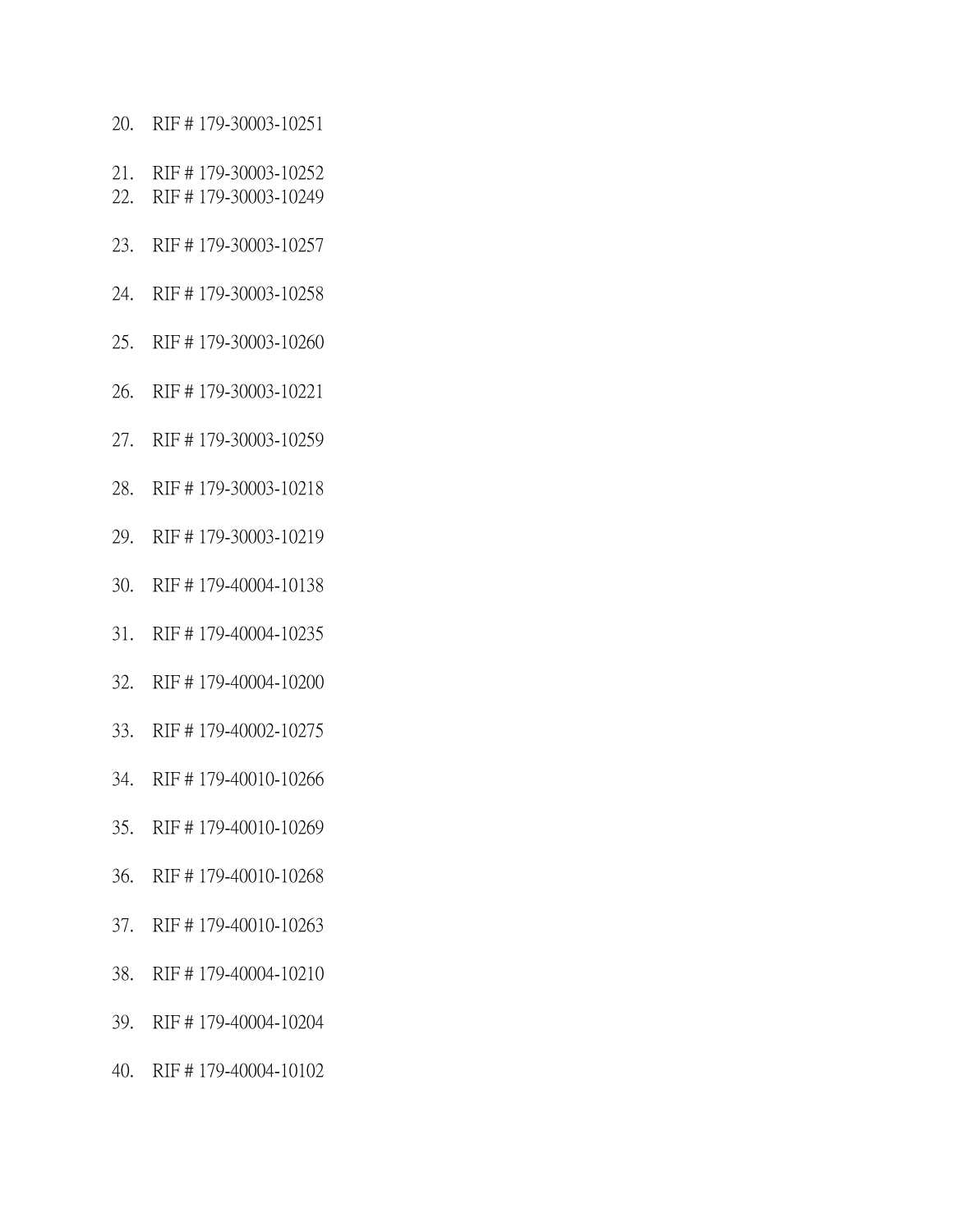- 41. RIF # 179-40003-10311
- 42. RIF # 179-40002-10376
- 43. RIF # 179-40010-10271
- 44. RIF # 179-40010-10267
- 45. RIF # 179-40010-10152
- 46. RIF # 179-40003-10148
- 47. RIF # 179-40003-10185
- 48. RIF # 179-40003-10310
- 49. RIF # 179-40003-10213
- 50. RIF # 179-40003-10307
- 51. RIF # 179-40004-10098
- 52. RIF # 179-40001-10068
- 53. RIF # 179-40005-10381
- 54. RIF # 179-40005-10000
- 55. RIF # 179-40006-10038
- 56. RIF # 179-40005-10438
- 57. RIF # 179-40006-10045
- 58. RIF # 179-40006-10115
- 59. RIF # 179-40005-10042
- 60. RIF # 179-40005-10262
- 61. RIF # 179-40003-10008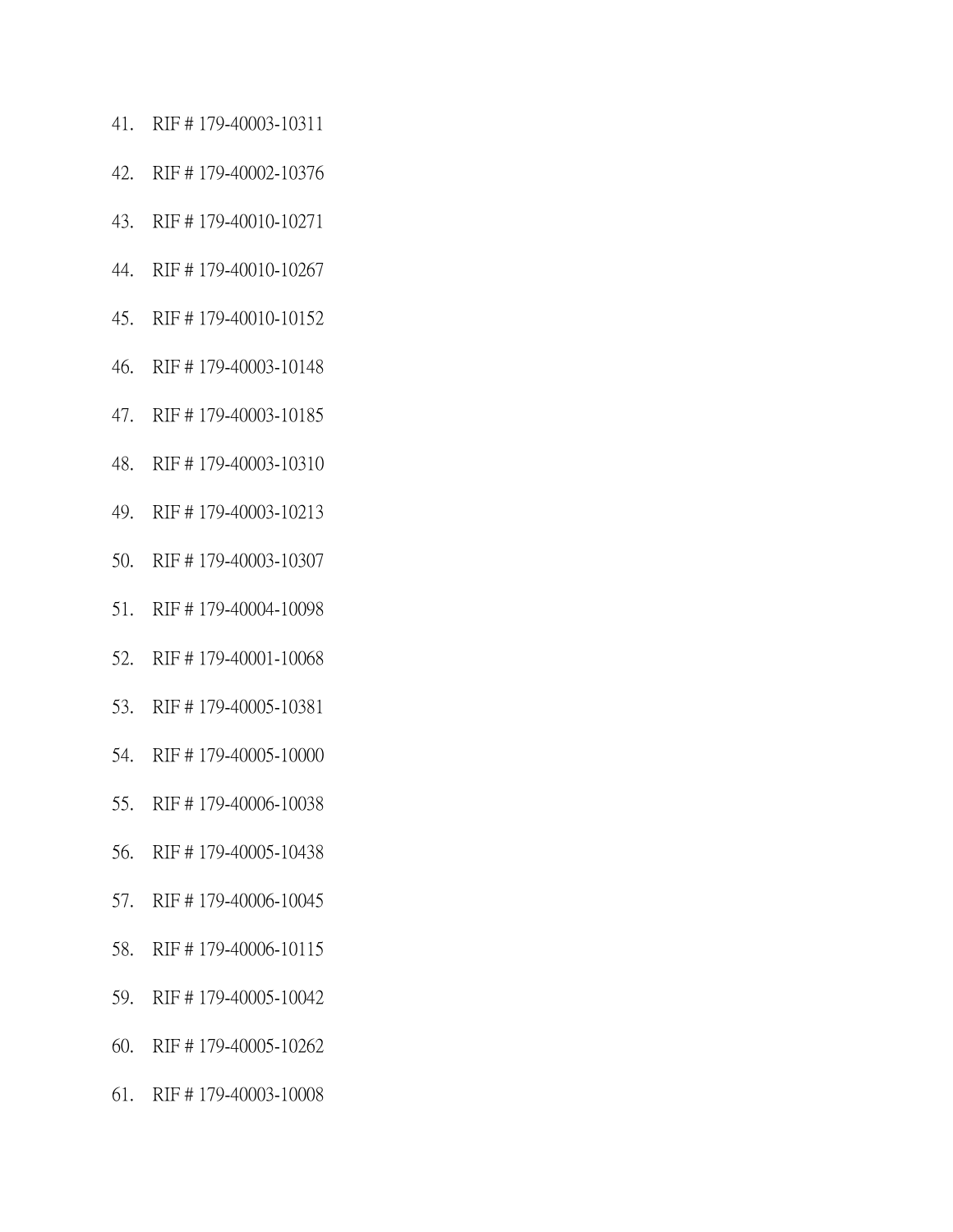- 62. RIF # 179-30003-10214
- 63. RIF # 179-30003-10215
- 64. RIF # 179-30003-10216
- 65. RIF # 179-30003-10213

## NEWLY RIF**'**D DOCUMENTS- REFERRAL AGENCIES

1. RIF # 179-30003-10255

Open by LBJ Library

Referral to USSS?

2. RIF # 179-30003-10205

Needs Referral to LBJ Library

Referral to USSS?

- 3. RIF # 179-30003-10253
	- Needs referral to LBJ Library and USSS
- 4. RIF # 179-30003-10254
	- Needs referral to LBJ Library and USSS
- 5. RIF # 179-30003-10256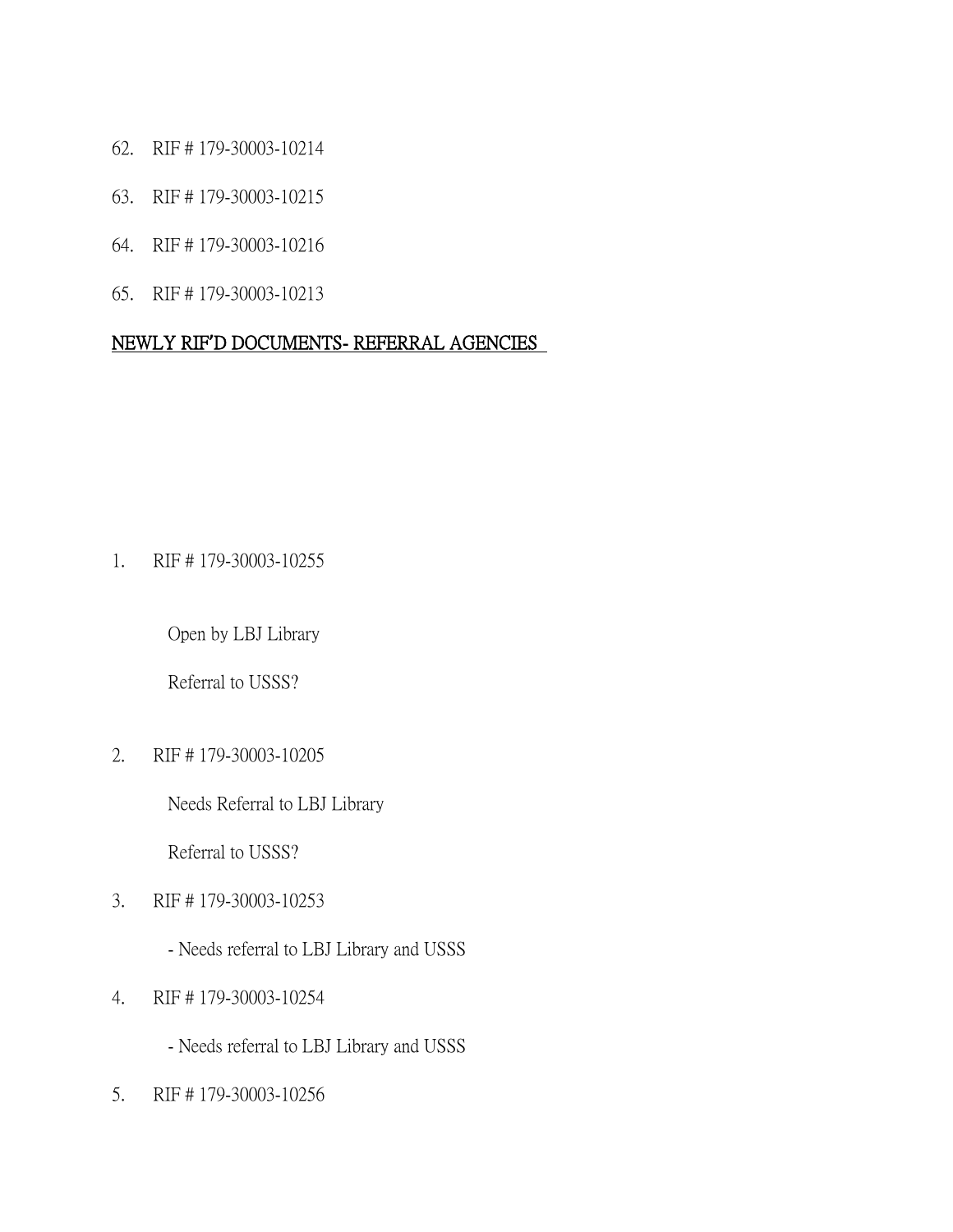- Needs referral to LBJ Libray and USSS

- 6. RIF # 179-30003-10236
	- Needs referral to LBJ Library and FBI
- 7. RIF # 179-30003-10237
	- Needs referral to LBJ Library and FBI
- 8. RIF # 179-30003-10262
	- Needs referral to LBJ Library
- 9. RIF # 179-30003-10239
	- Needs referral to LBJ Library and FBI
- 10. RIF # 179-30003-10240

- Needs referral to LBJ and FBI

- 11. RIF # 179-30003-10241
	- Needs referral to LBJ and FBI
- 12. RIF # 179-30003-10242
	- Needs referral to LBJ
- 13. RIF # 179-30003-10243
	- Needs referral to LBJ and FBI
- 14. RIF # 179-30003-10246
	- Needs referral to LBJ and FBI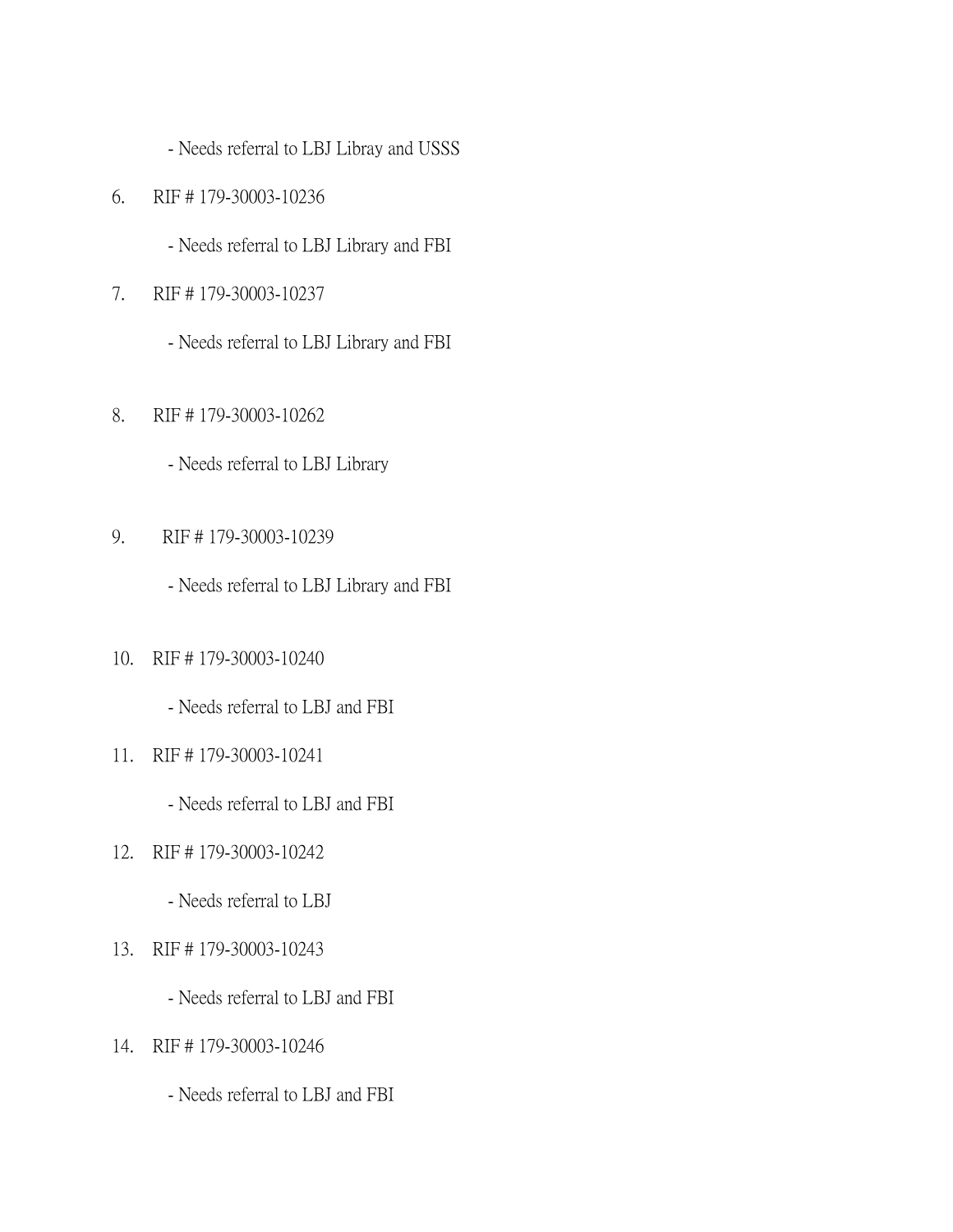- 15. RIF # 179-30003-10247
	- Needs referral to LBJ and FBI
- 16. RIF # 179-30003-10244
	- Needs referral to LBJ (I think Army has already stamped a Duplicate document open)
- 17. RIF # 179-30003-10245
	- Needs referral to LBJ and FBI
- 18. RIF # 179-30003-10280
	- Needs referral to LBJ and FBI
- 20. RIF # 179-30003-10251
	- Needs referral to LBJ and FBI
- 21. RIF # 179-30003-10252
	- Needs referral to LBJ and FBI
- 22. RIF # 179-30003-10249
	- Needs referral to LBJ and USSS?
- 23. RIF # 179-30003-10257
	- Needs referral to LBJ and USSS
- 24. RIF # 179-30003-10258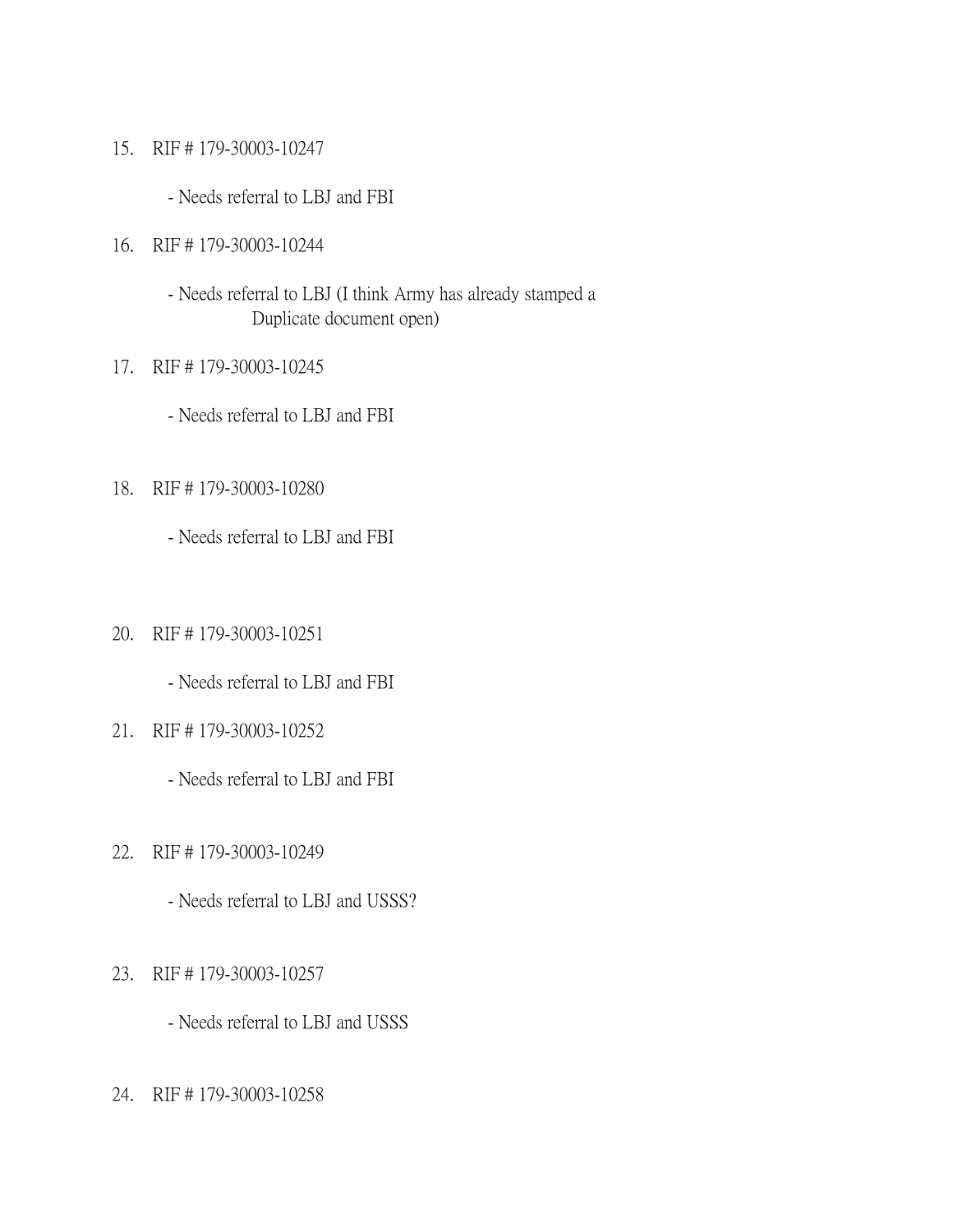- Needs referral to LBJ

# 25. RIF # 179-30003-10260

- Needs referral to LBJ/FBI

#### 26. RIF # 179-30003-10221

- Needs referral to LBJ

## 27. RIF # 179-30003-10259

- Needs referral to LBJ

# 28. RIF # 179-30003-10218

- Needs referral to LBJ 29. RIF # 179-30003-10219

- Needs referral to LBJ

30. RIF # 179-40004-10138

- CA DOJ ?

31. RIF # 179-40004-10235

- CA DOJ ?

32. RIF # 179-40004-10200

- CA DOJ?

33. RIF # 179-40002-10275

- CA DOJ?

34. RIF # 179-40010-10266

- CA DOJ?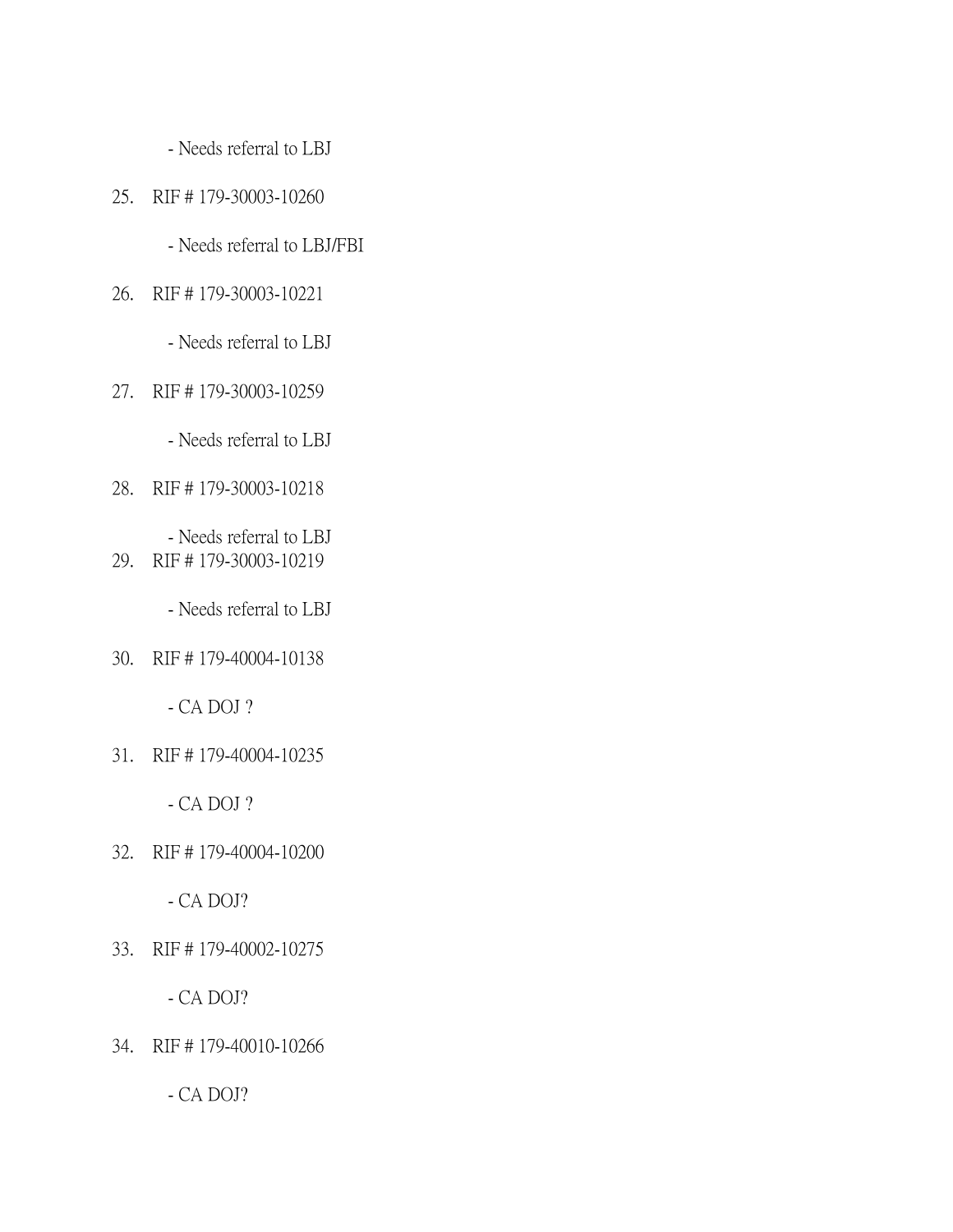35. RIF # 179-40010-10269

- CA DOJ?

36. RIF # 179-40010-10268

- CA DOJ?

37. RIF # 179-40010-10263

- CA DOJ?

38. RIF # 179-40004-10210

- CA DOJ?

39. RIF # 179-40004-10204

- CA DOJ?

40. RIF # 179-40004-10102

- CA DOJ?

41. RIF # 179-40003-10311

- CA DOJ?

42. RIF # 179-40002-10376

- CA DOJ?

43. RIF # 179-40010-10271

- CA DOJ?

44. RIF # 179-40010-10267

- CA DOJ?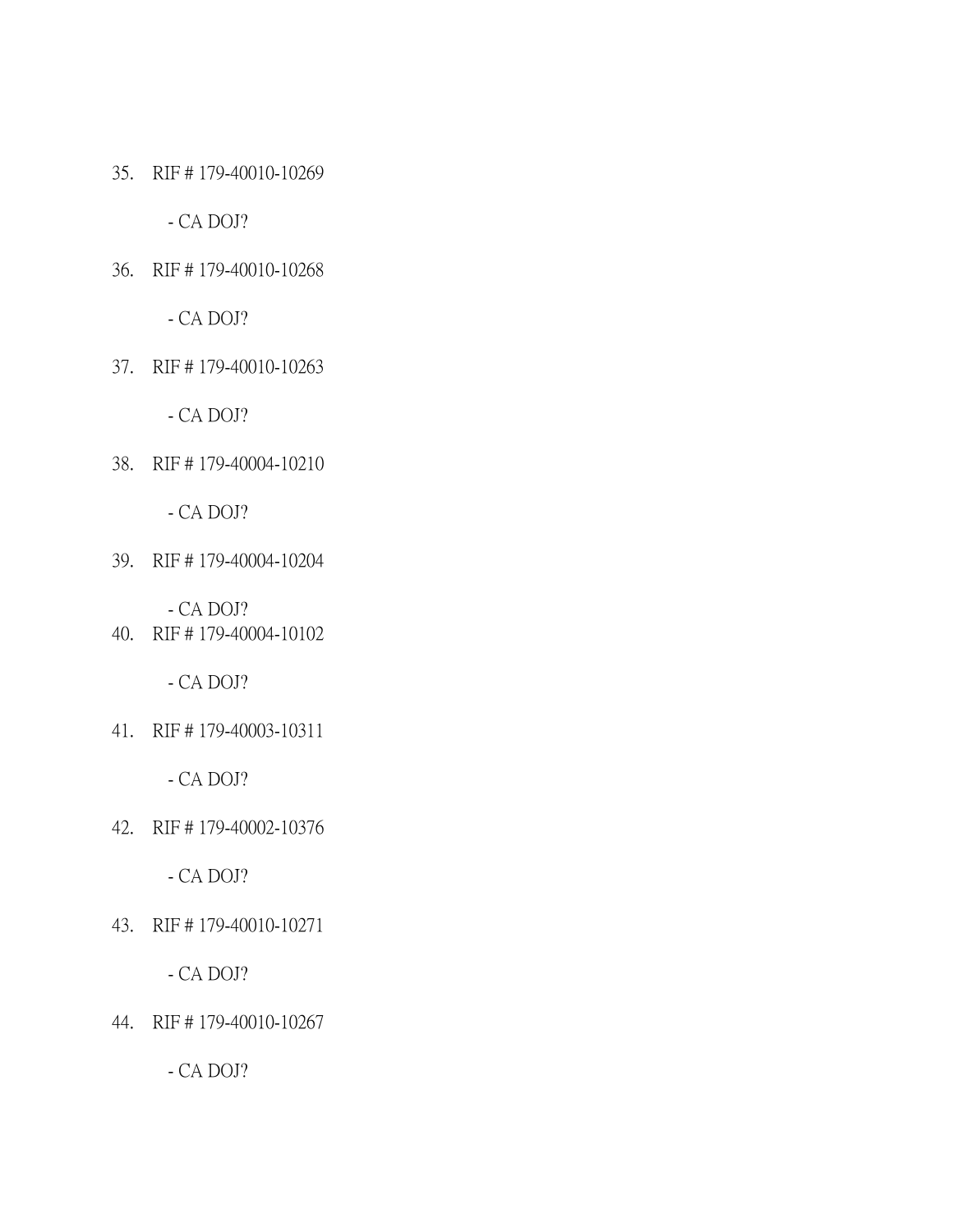45. RIF # 179-40010-10152

- CA DOJ?

46. RIF # 179-40003-10148

- Needs referral to FBI

47. RIF # 179-40003-10185

- Needs referral to DOJ?

48. RIF # 179-40003-10310

- DOJ / State of Louisiana Dept. Of Public Safety

49. RIF # 179-40003-10213

- DOJ / FBI?

50. RIF # 179-40003-10307

- DOJ/FBI?

51. RIF # 179-40004-10098

- DOJ?

52. RIF # 179-40001-10068

- DOJ?

53. RIF # 179-40005-10381

- DOJ?

54. RIF # 179-40005-10000

- DOJ?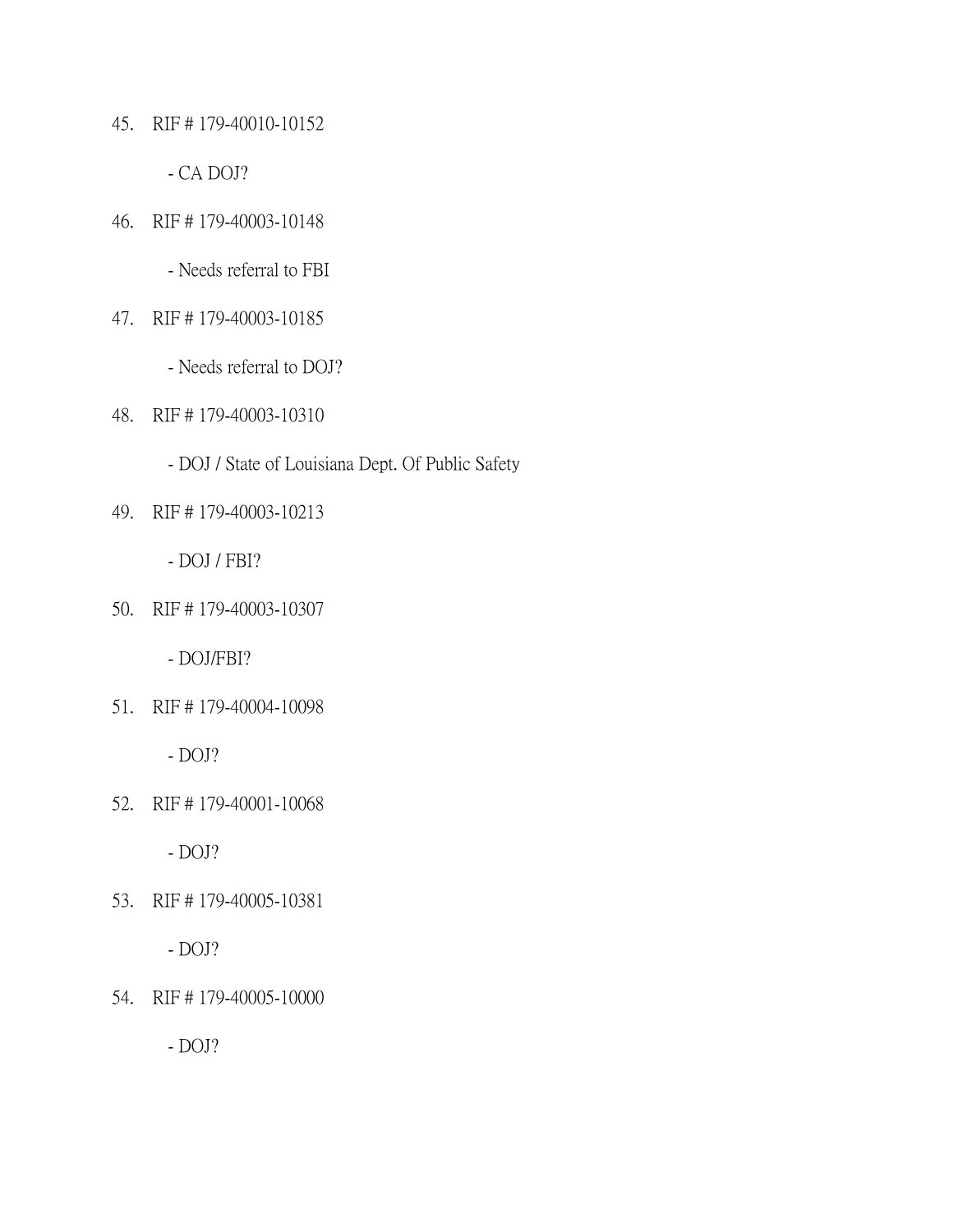55. RIF # 179-40006-10038

- DOJ/DOS/CIA

56. RIF # 179-40005-10438

- CIA/DOJ/DOS?

57. RIF # 179-40006-10045

- CIA

58. RIF # 179-40006-10115

 $- CIA?$ 

59. RIF # 179-40005-10042

- CIA?

60. RIF # 179-40005-10262

- CIA?

61. RIF # 179-40003-10008

- DOS

62. RIF # 179-30003-10214

- Needs referral to LBJ Library?

63. RIF # 179-30003-10215

- Needs referral to LBJ Library?

64. RIF # 179-30003-10216

- Needs referral to LBJ Library?

65. RIF # 179-30003-10213